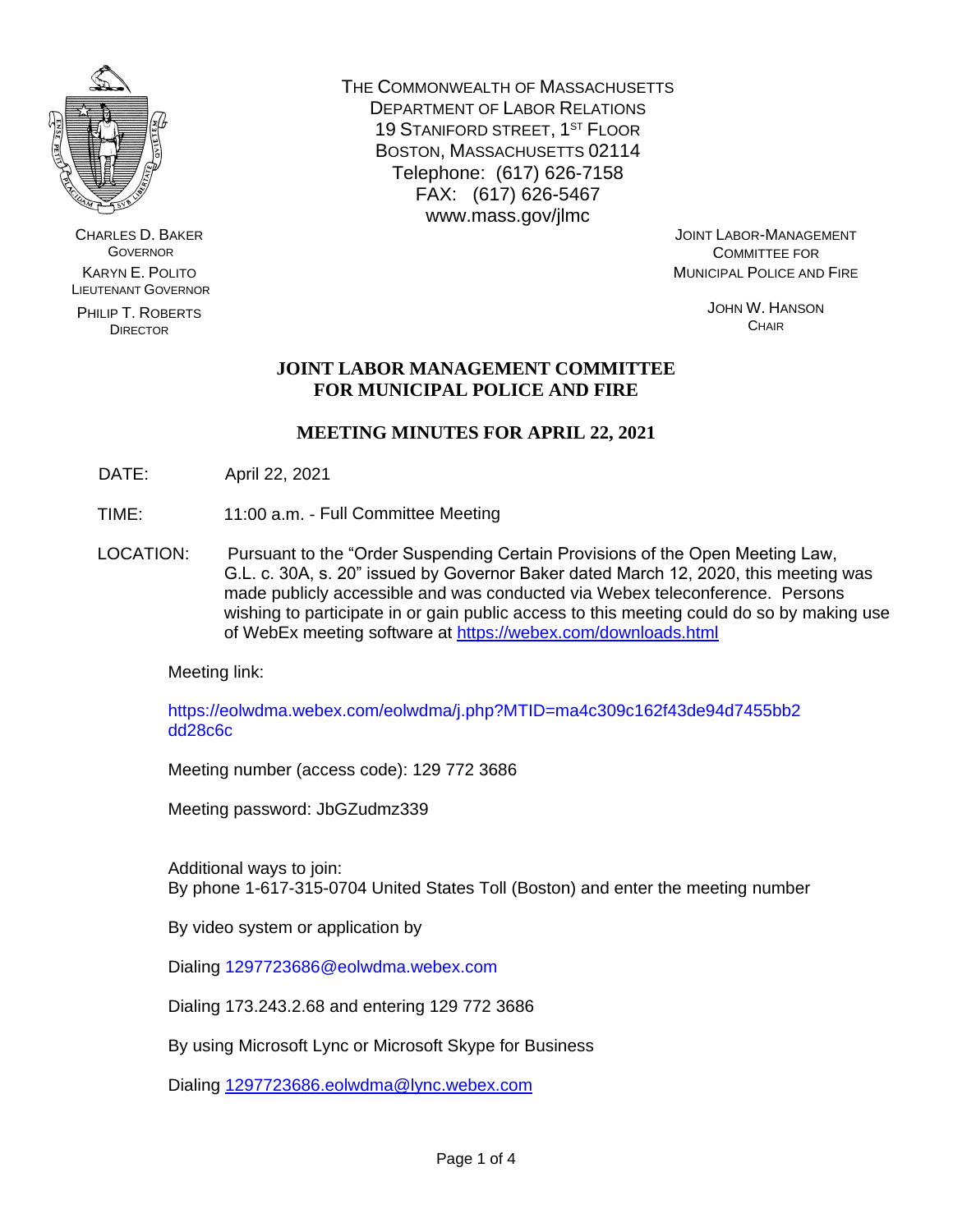**Committee Members Present:** Chairman Hanson; Police**:** Andrews; Perreira; Management: Goldsmith, Ansaldi, Yanakakis, Tranfaglia.

**Alternates Present:** Fire: Keene, Cross; Police: Nelson; Management: Mazzucco, Bain.

**Staff Present:** Cummings**,** Driscoll**,** Hubley, Morgado.

## **OPEN SESSION**

Chairman Hanson called the meeting to order at 11:08 A.M.

The meeting was recorded by Chairman Hanson.

#### o *Administrative updates:*

 $\circ$  Vote to accept the full Committee meeting minutes from April 8, 2021.

**Motion by Goldsmith, seconded by Keene: to accept the minutes from the Committee meeting on April 8, 2021.**

### **The Motion passed unanimously.**

#### o *Chairman's report:*

Chairman Hanson informed the Committee that the caseload is increasing.

Chairman Hanson informed the Committee that the update to 3(a) hearing guidelines would be issued soon.

### *Review and Act on the following Petition, Jurisdiction and Awaiting Funding List (AFL) Cases:*

| Case No.       | Organization | <b>Mediator/Sr. Staff</b> | <b>Topic/Vote/Action</b> |
|----------------|--------------|---------------------------|--------------------------|
| 1. JLM-21-8494 | Taunton Fire | JOEH, DJM                 | Vote on Jurisdiction     |

Mr. Morgado briefed the Committee.

**Motion by Keene, Seconded by Goldsmith: to take jurisdiction in the case of the Taunton Fire Fighters, Local 138 IAFF and the City of Taunton, JLM-21-8494.** 

**The Motion passed unanimously.**

**Motion by Keene, Seconded by Goldsmith: to assign the following Committee members to the case of the Taunton Fire Fighters, Local 138 IAFF and the City of Taunton, JLM-21-8494, Keene for Fire and Mazzarella for Management or substitutes as so designated and approved by the Fire and Management Chairs respectively.**

### **The Motion passed unanimously.**

| 2. JLM-21-8505 | Winthrop Fire | JOEH, DJM | Vote on Jurisdiction |
|----------------|---------------|-----------|----------------------|
|----------------|---------------|-----------|----------------------|

Mr. Morgado briefed the Committee.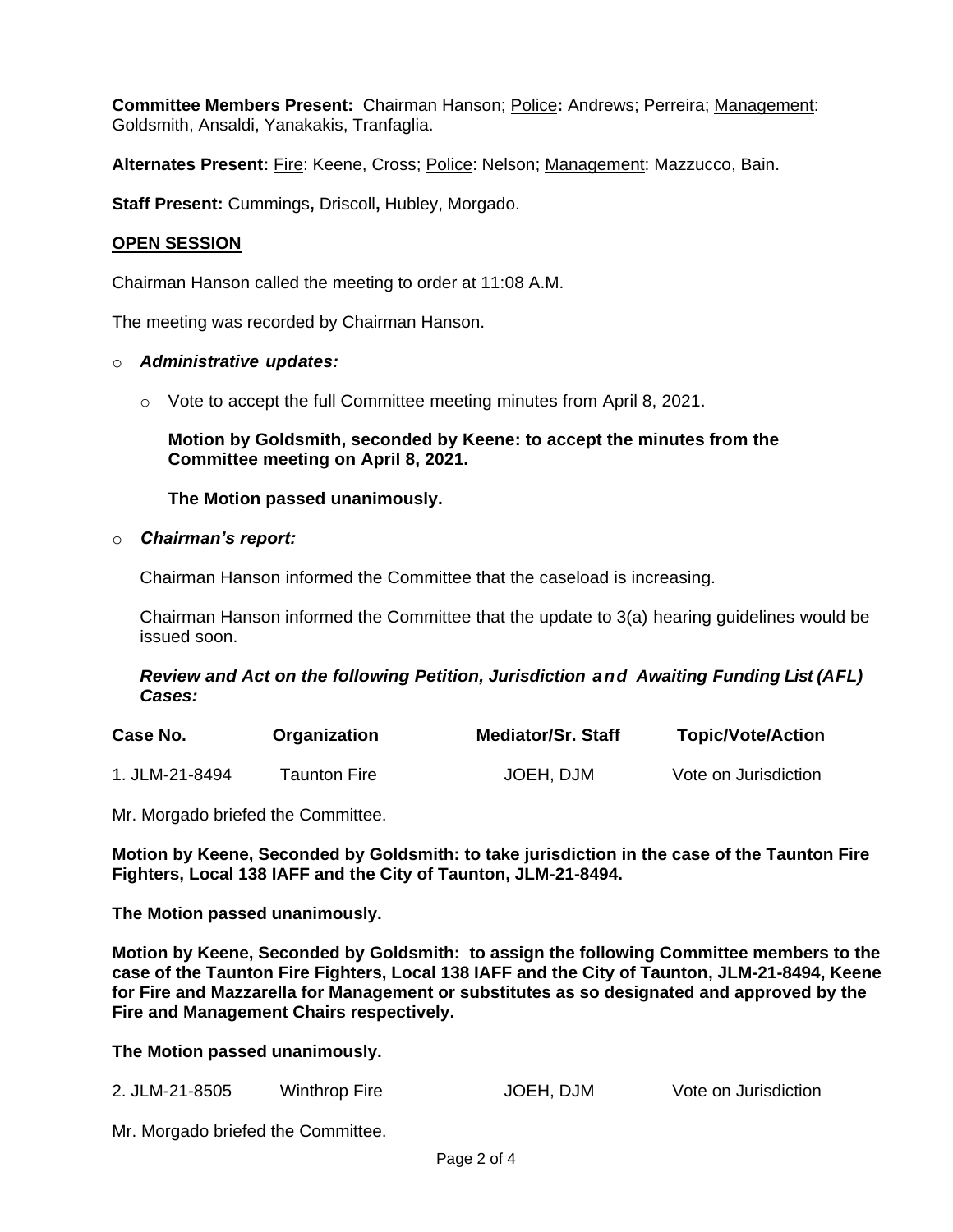**Motion by Keene, Seconded by Goldsmith:** to take jurisdiction in the case of the Winthrop Firefighters, Local 1070 IAFF and the Town of Winthrop – JLM-21-8505.

**The Motion passed unanimously.**

**Motion by Keene, Seconded by Goldsmith**: to assign the following Committee members to the case of the Winthrop Firefighters, Local 1070 IAFF and the Town of Winthrop, JLM-21-8505, M.Reddy for Fire and Mazzucco for Management or substitutes as so designated and approved by the Fire and Management Chairs respectively.

**The Motion passed unanimously.**

3. JLM-21-8526 Middleton Police DC, GD Vote on Jurisdiction

Mr. Driscoll briefed the Committee.

**Motion by Andrews, Seconded by Goldsmith: to take jurisdiction in the case of the Middleton Police Benevolent Association and the Town of Middleton, JLM-21-8526**.

**The Motion passed unanimously.**

**Motion by Andrews, Seconded by Goldsmith: to assign the following Committee members to the case of the Middleton Police Benevolent Association and the Town of Middleton, JLM-21- 8526, Nelson and T.Reddy for Police and Ansaldi for Management or substitutes as so designated and approved by the Police and Management Chairs respectively.**

**The Motion passed unanimously.**

4. JLM-20-8367 Attleboro Fire JOEH, DJM Vote to 3(a) Hearing

Mr. Morgado briefed the Committee.

**Motion by Keene, Seconded by Goldsmith Motion: to find that, in the matter of the Attleboro Firefighters, Local 848 IAFF and the City of Attleboro, JLM-20-8367, the issues have remained unresolved for an unreasonable period of time resulting in the apparent exhaustion of the process of collective bargaining, and that the Committee vote to hold a hearing pursuant to Section 1, subsection 3(a), as set forth in Chapter 589 of the Acts of 1987, with the panel members consisting of William Cross (Labor) and Kathleen Johnson (Management), or other Committee members and/or senior staff that may be substituted as necessary by the respective Labor and/or Management Chairs pursuant to the rules, policies, and procedures of the Committee, and any other applicable provisions of law, with said panel to be chaired by John Hanson.**

#### **The Motion passed unanimously.**

5. JLM-20-8080 Fall River Fire JOEH, DJM Funded Remove

Mr. Morgado briefed the Committee.

**Motion by Keene, Seconded by Goldsmith:** to remove the case from the Committee's docket as the contract has been funded by the City.

#### **The Motion passed unanimously.**